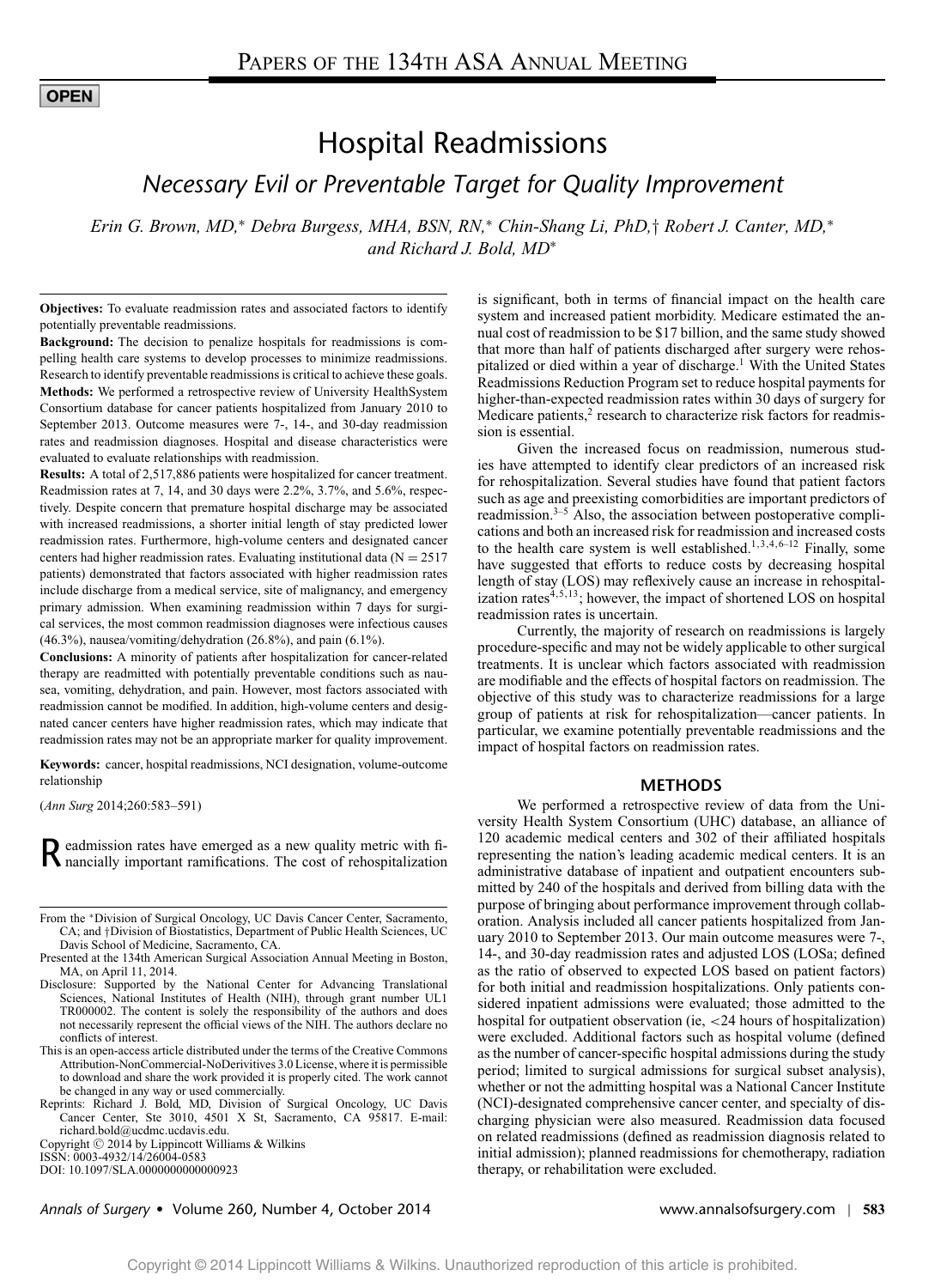We then narrowed our search to institutional data from the UHC database for all cancer patients hospitalized at the University of California Davis Medical Center (UCDMC) over the same time period (January 2010–September 2013). Main outcome measures were 7-, 14-, and 30-day readmission rates and readmission diagnoses. Variables studied included site of malignancy, specialty of discharging physician, category of initial admission (emergency, urgent, elective) as identified by all patient refined diagnosis-related groups, and individual physician volume. Readmission diagnoses were studied for surgical patients treated by General Surgery, Surgical Oncology, Gynecological Oncology, Thoracic Surgery, and Urology services, based on the top-4 *International Classification of Diseases, Ninth Revision*, diagnosis codes listed for the readmission hospitalization.

Univariate analysis was performed using the  $\chi^2$ , Fisher exact, Wilcoxon rank-sum, and Kruskal-Wallis tests when appropriate. For nonparametric testing of the relationship between readmission rates with LOSa, LOS was dichotomized by lower-than-expected LOS  $(<1.0$ ) and higher-than-expected LOS  $(>1.0)$ ; hospital and physician volume independent predictors were separated into quartiles for analysis. Analysis was performed for the entire UHC cohort and the UHC surgical cohort separately. Additional analyses comparing NCI-designated cancer centers versus nondesignated centers and for institutional data were also performed.

Fitted robust linear regression was used to analyze the relationship between readmission rates and LOSa, hospital volume, and physician volume.14 Multivariable robust regression analysis was performed to assess the relationship between 30-day readmission rate and the 4 predictive variables: LOSa (based on  $<$  1.0 and  $\geq$  1.0), hospital volume (divided by quartile), discharge by medical or surgical service, and NCI-designated comprehensive cancer center status. A *P* value less than 0.05 was considered significant. All analyses were performed with SAS version 9.2 (SAS Institute Inc, Cary, NC).

#### **RESULTS**

A total of 2,517,886 patients were hospitalized for cancer treatment at 235 UHC hospitals between January 2010 and September 2013. Of these, 1,108,999 were surgical patients and 1,408,887 were medical patients. Overall mean readmission rates at 7, 14, and 30 days postdischarge were 2.2%, 3.7%, and 5.6%, respectively. On comparing readmission rates for medical and surgical services, medical services had higher rates of readmission at 7, 14, and 30 days (2.51%, 4.20%, and 6.55%, respectively) than surgical services  $(1.84\%, 2.88\%, \text{ and } 4.17\%, \text{ respectively})$  ( $P < 0.0001$  for all time points) (Fig. 1).

We next examined the impact of LOSa from the initial hospitalization on readmission rates. This line of investigation examined whether patients with a shorter LOSa may have a higher readmission rate due to potential premature discharge. First examining the entire cohort, a longer LOSa, from the primary hospitalization, demonstrated slightly higher readmission rates at 7, 14, and 30 days (Fig. 2). Nonparametric testing demonstrated that the relationship was statistically significant at all time points  $(P = 0.0001, P = 0.0006, P =$ 0.0006, respectively); however, regression analysis revealed that there was only a weak relationship between LOSa and readmission rate  $(R^2 = 0.023, R^2 = 0.025, R^2 = 0.024$ , respectively). When analyzing this relationship for just surgical patients, we again saw a statistically significant ( $P = 0.0001, P < 0.0001, P < 0.0001$ , respectively), but weak linear, relationship between increased LOSa from the index hospitalization and increased readmission rates at 7, 14, and 30 days  $(R^{2} = 0.044, R^{2} = 0.082, R^{2} = 0.110$ , respectively) (Fig. 3). We then analyzed the effect of hospital volume on readmission rates. There was a statistically significant association between high-volume centers and higher readmission rates at 7, 14, and 30 days for both the entire cohort  $(P < 0.0001$  for all) and the surgical services



**FIGURE 1.** Readmission by service. Within the UHC system, discharge from a medical service was associated with higher average rates of readmission at 7, 14, and 30 days (2.51%, 4.20%, and 6.55%, respectively) than discharge from a surgical service (1.84% 2.88%, and 4.17%, respectively)  $(P < 0.001$  for all by the 2-sided Wilcoxon rank-sum test). Error bars represent 1 SD.

 $(P = 0.0006, P < 0.0001, P < 0.0001, \text{ respectively}).$  Again, regression analysis revealed that the relationship was not linear, nor very strong, for either the entire group ( $R^2 = 0.062$  at 7 days,  $R^2 =$ 0.099 at 30 days) or surgical patients ( $R^2 = 0.035$  at 7 days,  $R^2 =$ 0.110 at 30 days) (Fig. 4).

NCI-designated comprehensive cancer centers are a small component of the nation's academic medical centers recognized by the federal government. To determine whether these centers provided care that led to differences in readmission rates, NCI-designated comprehensive cancer centers  $(n = 35)$  were compared with the remainder of the UHC cohort ( $n = 199$ ). Although NCI-designated comprehensive cancer centers may treat patients with more comorbidities and have a significantly larger volume of cancer-specific hospital admissions, there was no difference in LOSa for the initial hospitalization for the entire group ( $P = 0.21$ ) or surgical patients ( $P = 0.37$ ) (data not shown). Interestingly, readmission rates at 7, 14, and 30 days were higher at NCI-designated cancers centers than at nondesignated centers (2.5%, 4.1%, and 6.2% vs 2.2%, 3.5%, and 5.2%, respectively;  $P < 0.0001$  for all) (Fig. 5A). These differences persisted when only the surgical patients were similarly analyzed for 7-, 14-, and 30-day readmissions (2.0%, 3.38%, and 5.0% vs 1.8%, 2.8%, and 4.0%, respectively;  $P = 0.02$ ,  $P = 0.0002$ ,  $P < 0.0001$ , respectively) (Fig. 5B). Multivariable analysis revealed that both hospital case volume and discharging physician specialty (medical vs surgical) were statistically significant predictors of readmission rates within 30 days  $(P < 0.0001$  for both); however, neither LOSa of the initial admission nor NCI designation was associated with the 30-day readmission rate (Table 1).

To try to identify more detailed variables that are related to cancer readmissions, we examined our UCDMC institutional data; a total of 2517 cancer patients were hospitalized between January 2010 and September 2013. Seven-, 14-, and 30-day readmission rates were 3.4%, 5.8%, 9.4%, respectively. The relationship between the annual admitting volume of each physician  $(n = 488)$  and readmission rates was examined; contrary to our belief, increased physician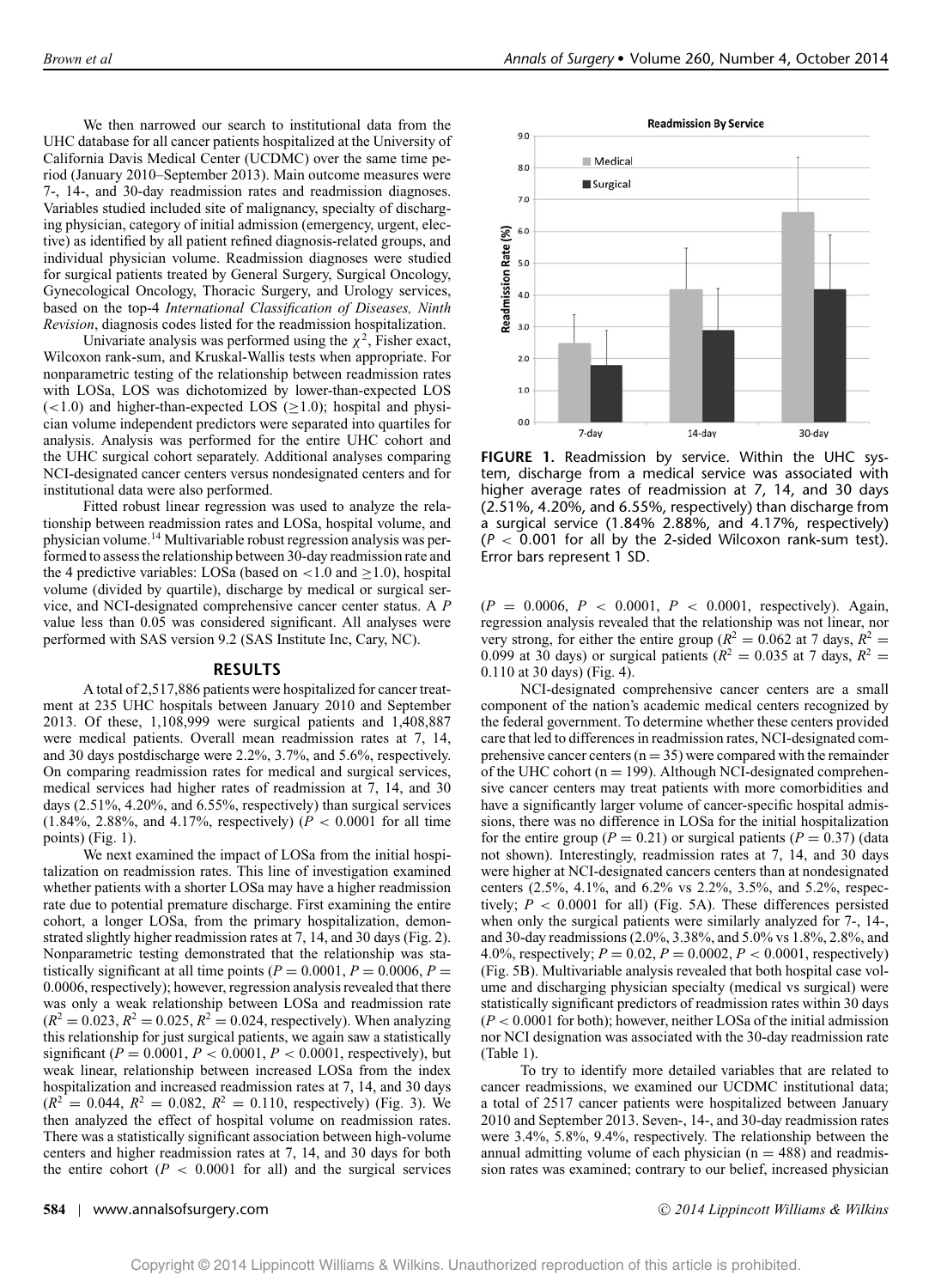

**FIGURE 2.** Readmission by LOSa. Relationship between LOSa from initial hospitalization and readmission rate at (A) 7 days (*P* < 0.0001), (B) 14 days (*P* < 0.0001), and (C) 30 days (*P* < 0.0001), with associated fitted robust linear regression and *R*<sup>2</sup> correlation value.

volume was statistically associated with higher readmission rates  $(P < 0.0001$  at 7, 14, and 30 days). However, the relationship poorly correlated at any time point of readmission ( $R^2 = 0.156$ ,  $R^2 = 0.141$ ,  $R^2 = 0.117$ , respectively) (Fig. 6). Additional patient-related variables were examined for any potential relationship with readmission. Of the 2505 index cancer patients admissions to UCDMC (12 excluded because of uncertain admission status), 917 (36.6%) were elective admissions, 612 (24.3%) were urgent, and 977 (38.8%) were emergency admissions. Readmission rates at 7, 14, and 30 days were lowest when the initial hospital admission was elective (1.2%, 3.6%, and 6.7%, respectively). Both urgent and emergency admissions had higher rates of readmission than patients admitted electively at 7, 14, and 30 days ( $P < 0.0001$ ,  $P = 0.001$ ,  $P = 0.001$ , respectively) (Fig. 7). Site of malignancy was another important variable associated with readmission rates. Highest rates of readmission at all time points were seen for hepatobiliary, musculoskeletal, and otolaryngology/ENT (*P* = 0.0003 at 7 days, *P* < 0.0001 at 14 and 30 days). The lowest readmission rates were seen for breast, genitourinary, and gynecologic malignancies (Table 2). Interestingly, gastrointestinal malignancies had one of the lowest 7-day readmission rates (1.4%) but the highest 30-day readmission rate (19.3%) due to the development of postoperative infectious complications more than 7 days



**FIGURE 3.** Readmission by LOSa for surgical patients. Relationship between LOSa from initial hospitalization for patients discharged from a surgical service and readmission rate at (A) 7 days (*P* < 0.0001), (B) 14 days (*P* < 0.0001), and (C) 30 days (*P* < 0.0001), with associated fitted robust linear regression and *R*<sup>2</sup> correlation value.

after discharge. Also, approximately half of the 30-day readmissions for musculoskeletal and hepatic/pancreatic/biliary complications occurred within 7 days of discharge from the initial hospitalization.

We then focused on readmissions within 7 days of discharge for surgical patients to determine potentially preventable readmissions within this group as these patients were readmitted quickly. The most common readmission diagnoses at 7 days were infectious causes (46.3%), nausea/vomiting/dehydration (26.8%), pain (6.1%), and thromboembolism (4.9%). At 30 days, these were again the most common reasons for related readmissions, although percentages varied slightly at 51.2% for infectious causes, 14.7% for nausea/vomiting/dehydration, 3.3% for pain, and 2.8% for thromboembolism.

### **DISCUSSION**

With potentially huge financial consequences associated with higher-than-expected readmission rates, the identification of clear, modifiable risk factors is critical. Cancer patients are at an increased risk for readmission, $3,15$  and the present study investigates readmission in this group at an institutional and national level to better elucidate potential areas for quality improvement. We identified a minority of patients readmitted with potentially preventable conditions

#### <sup>C</sup> *2014 Lippincott Williams & Wilkins* www.annalsofsurgery.com | **585**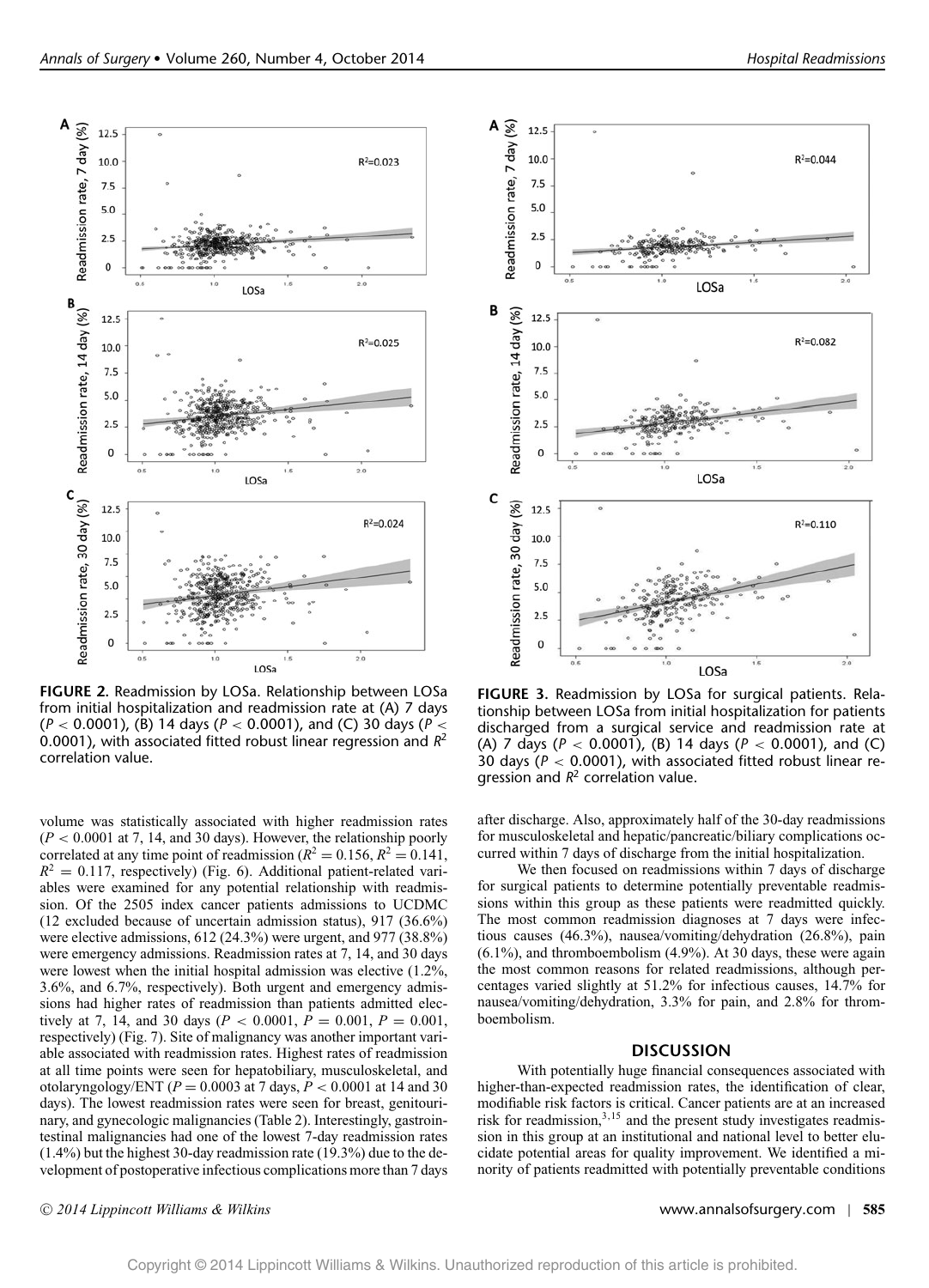

**FIGURE 4.** Readmission by hospital volume. Relationship between LOSa from initial hospitalization and readmission rate at (A) 7 days (*P* < 0.0001) and (B) 30 days (*P* < 0.0001) for the entire cohort or for just those patients discharged from a surgical service  $(C, D)$ . The associated fitted robust linear regression is shown as the  $R<sup>2</sup>$  correlation value for each relationship.

such as nausea, vomiting, dehydration, and pain. However, the majority of factors associated with readmission identified in this study cannot be modified. Most importantly, several traditional markers of quality care were actually associated with increased readmission rates.

Almost one third of patients readmitted in our study were rehospitalized within 7 days of discharge. When looking at the reasons for readmission, 33% of these were due to potentially preventable problems such as nausea, vomiting, dehydration, and postoperative pain. We deemed this group to be potentially preventable based on a suspected need for improved patient care coordination as a means to provide care to these patients in the absence of readmission. It is possible that closer discharge follow-up, establishment of observational units for administration of fluids, or enhanced palliative care programs may have prevented these readmissions. Although we focused on these diagnoses as potentially preventable at our institution, the need for standardized definitions in this field of study is critical. Efforts to enhance coordinated care will be critical at both an institutional and national level to provide quality care in the absence of readmission.

We saw no relationship between a shorter index hospitalization LOS and increased readmission rates in our study, but we actually saw an increased risk for readmission with longer LOS. This relationship has been previously seen<sup>7,12,16,17</sup> and is likely due to the complex relationship between postoperative complications, LOS, and readmission. Although clinical care pathways have proven as an effective means to reduce costs and  $LOS<sup>{18,19}</sup>$ , an essential component of these pathways needs to be a focus on addressing complications and patients at risk for readmission.<sup>11,20</sup> Evaluation of such interventions has yet to be shown. These questions are essential to address with further research, as the financial impact of reducing even a small proportion of these readmissions would be significant.

Although we identified several factors associated with higher readmission rates, the vast majority of these were nonmodifiable. Discharge from a medical service was associated with a high risk for readmission. In addition, both emergency surgery and complex procedures have been demonstrated to be associated with increased complications and readmissions, but these are simply not factors that can be adjusted.3,12,21 The decision to readmit patients suffering from such a complication should not be penalized if it is the best option for appropriate care. Brown et  $al^{22}$  discusses the notion of failed discharge versus early rescue with a review of regional data that revealed that the surgeon with the lowest mortality rate after colon resection also had the highest readmission rate. This observation was born out in a larger study of Medicare patients who underwent pancreaticoduodenectomy showing that hospitals with the lowest readmission rates also had the highest mortality rates; interestingly, these were the low-volume hospitals.<sup>23</sup>

The concept of readmission as a "rescue" is important. Perhaps, the decision to rehospitalize patients reflects good judgment rather than poor care, and other authors have acknowledged that perhaps readmission after surgery is unavoidable.<sup>24</sup> Our analysis revealed that markers of quality care such as higher physician and hospital volumes are associated with increased readmission rates. Furthermore, NCIdesignated comprehensive cancer centers, centers ranking in the top 4% of the cancer centers in the United States and known as leaders in quality care for cancer patients, demonstrated increased readmission rates. Perhaps, focusing on readmission rates as a quality metric is misguided. Although the financial and patient costs of readmission are clear, it is not obvious that readmission is an indicator of poor care; in fact, it may be just the opposite.

The study is limited by the retrospective nature and the known pitfalls of using an administrative database.<sup>25,26</sup> Administrative databases have been criticized as an inaccurate source of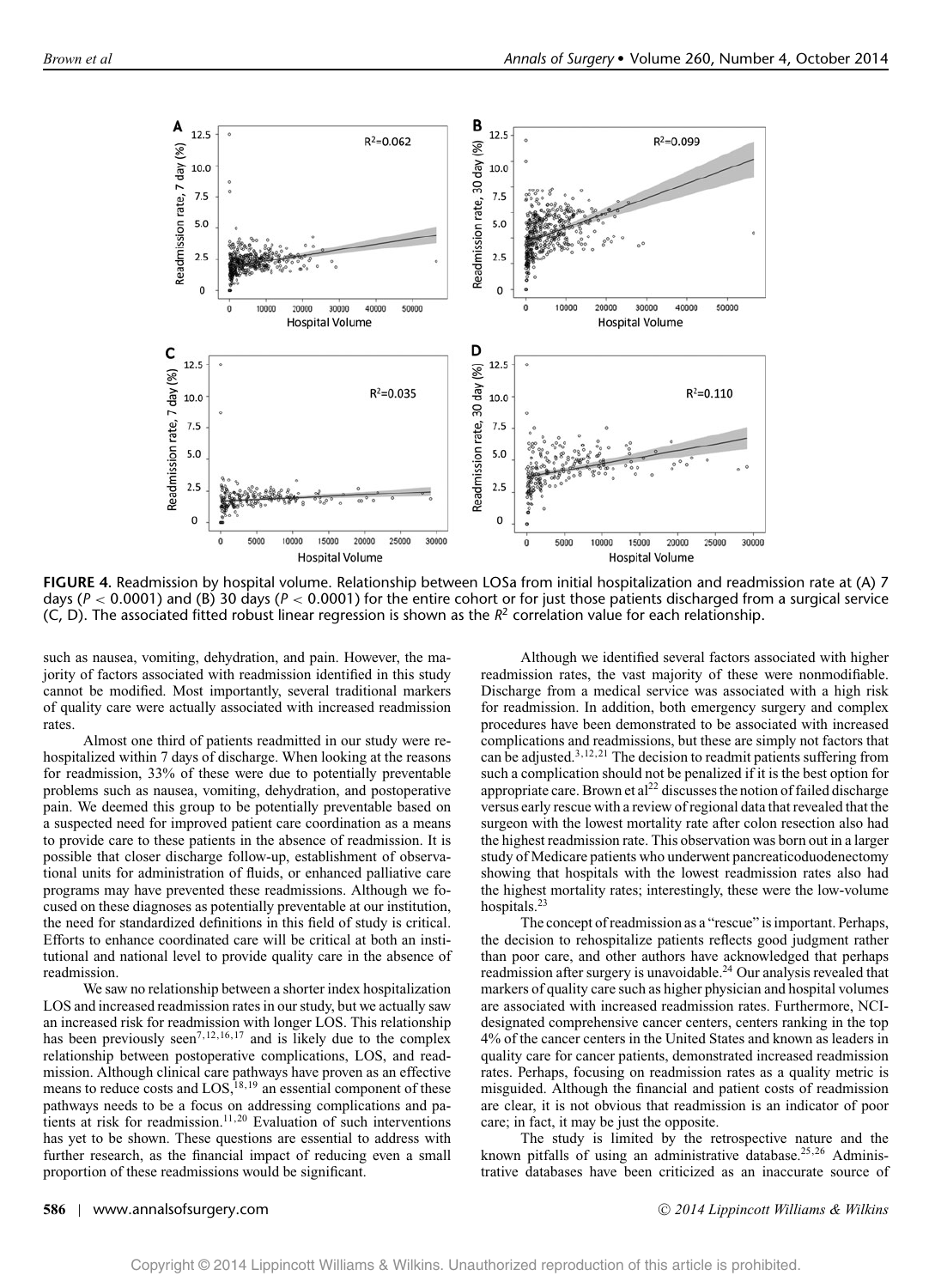

**FIGURE 5.** Readmission by NCI-comprehensive cancer center status. A, Higher median rates of readmission at 7, 14, and 30 days (2.03%, 3.38%, and 5.05%, respectively) were observed for cancer patients treated at NCI-designated comprehensive cancer centers than at nondesignated centers (1.80% 2.79%, and 4.01%, respectively) ( $P < 0.0001$  for all time points by the 2-sided Wilcoxon rank-sum test). These findings persisted after evaluation of patients discharged from a surgical service (B) (*P*  $= 0.02$ ,  $P = 0.0002$ ,  $< 0.0001$ , respectively, by the 2-sided Wilcoxon rank-sum test). Error bars represent 1 SD.



**FIGURE 6.** Readmission by physician volume. Relationship between individual physician volume and (A) 7-day, (B) 14-day, and (C) 30-day readmission rates at the UCDMC. The associated fitted robust linear regression is shown as the *R*<sup>2</sup> correlation value for each relationship.

**TABLE 1.** Result of Multivariable Robust Regression Analysis for the Relationship Between Readmission Rate Within 30 Days and the 4 Predictors

| <b>Parameter</b>     | Variable            | <b>Estimate</b> | 95% Confidence<br>Limits | p*          |
|----------------------|---------------------|-----------------|--------------------------|-------------|
| LOSa                 | $>1$ vs 1           | 0.0020          | $-0.0005, 0.0045$        | 0.1236      |
| Hospital case volume |                     |                 |                          | ${<}0.0001$ |
|                      | 1st vs 2nd quartile | 0.0136          | 0.0102, 0.0170           |             |
|                      | 1st vs 3rd quartile | 0.0201          | 0.0166, 0.0237           |             |
|                      | 1st vs 4th quartile | 0.0205          | 0.0166, 0.0245           |             |
| Service specialty    | Medical vs surgical | 0.0225          | 0.0202, 0.0248           | ${<}0.0001$ |
| NCI designation      | Yes vs No           | 0.0026          | $-0.0009, 0.0061$        | 0.1441      |

The 4 predictors are as follows: LOSa (based on <1, ≥1); hospital case volume (broken into quartiles with 1st quartile reflecting the lowest volume [971 cases per year] and 4th quartile reflecting the highest volume [8227 cases per year]); medical versus surgical service of index hospitalization; and NCI cancer center (yes/no). ∗Bold values indicate *P* <0.01.

#### <sup>C</sup> *2014 Lippincott Williams & Wilkins* www.annalsofsurgery.com | **587**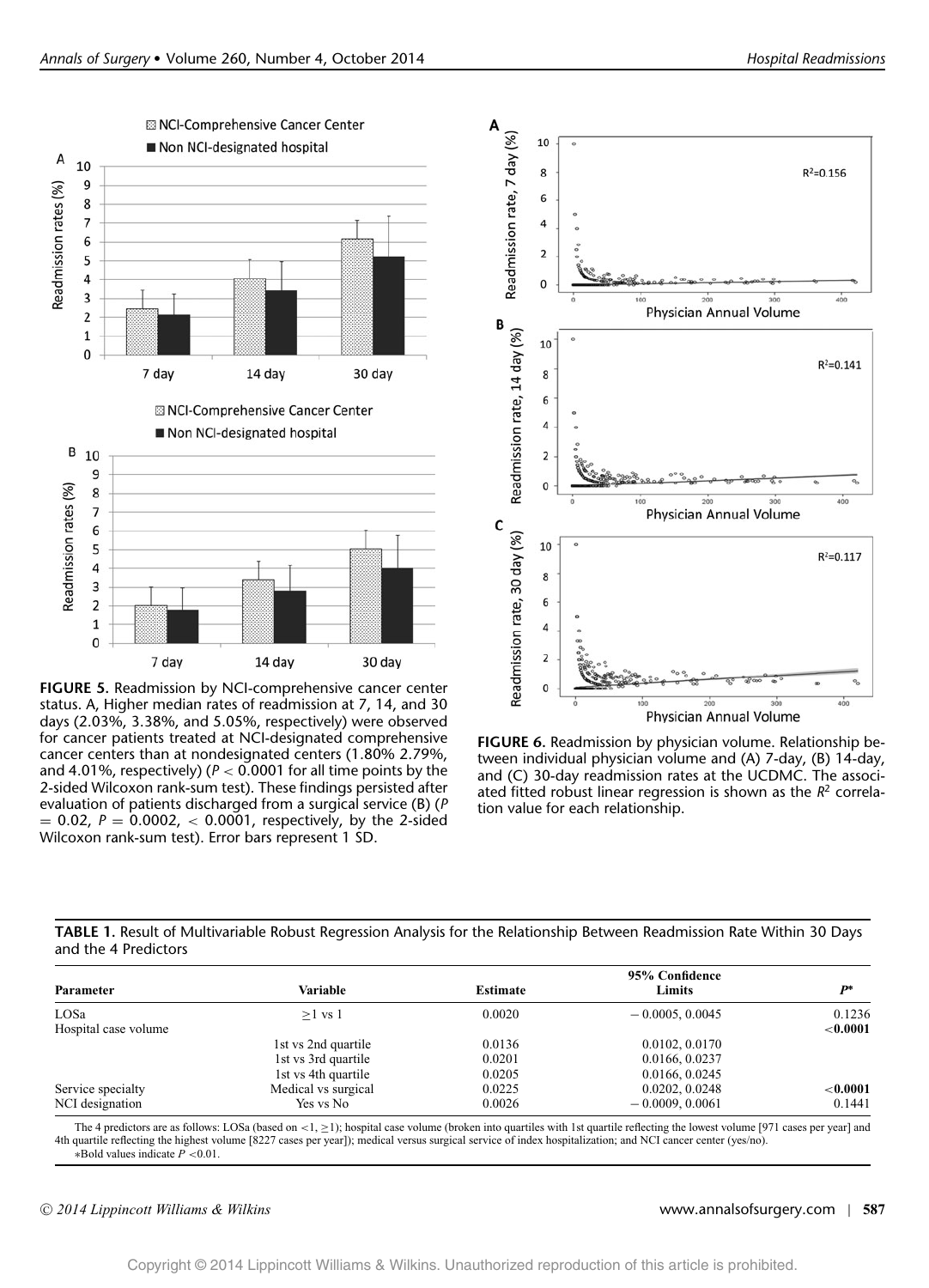

**FIGURE 7.** Readmission by the type of admission for index hospitalization. Readmission rate at 7, 14, and 30 days after index hospitalization classified as elective, urgent, or emergency among the 2505 patients hospitalized at the UCMDC.

**TABLE 2.** Comparison of Readmission Rates Among 11 All Patient Refined Diagnosis-Related Group Diagnoses of Index Hospitalization Among 2517 Cancer Patients Admitted to UCDMC

|                            | n   | <b>Readmission Rate</b> |         |         |
|----------------------------|-----|-------------------------|---------|---------|
| <b>Discharge Diagnosis</b> |     | 7 d                     | 14 d    | 30 d    |
| Gynecologic                | 228 | $0.9\%$                 | 1.3%    | 4.8%    |
| CNS neoplasms              | 168 | $1.2\%$                 | $4.2\%$ | $7.1\%$ |
| GI                         | 218 | $1.4\%$                 | 12.4%   | 19.3%   |
| <b>Breast</b>              | 308 | 1.6%                    | 2.9%    | 7.1%    |
| GU                         | 301 | $1.7\%$                 | $3.0\%$ | $4.0\%$ |
| Respiratory                | 166 | 1.8%                    | $4.2\%$ | $9.0\%$ |
| <b>ENT</b>                 | 55  | 1.8%                    | $9.1\%$ | 16.4%   |
| Hematologic                | 767 | $4.2\%$                 | $6.8\%$ | 9.8%    |
| <b>MSK</b>                 | 116 | $6.0\%$                 | 9.5%    | 12.9%   |
| <b>HPB</b>                 | 190 | $6.8\%$                 | 8.4%    | 12.6%   |

CNS indicates central nervous system; ENT, ear, nose, and throat; GI, gastrointestinal; GU, genitourinary; HPB, hepatic, pancreatic, biliary; MSK, musculoskeletal.

capturing events related to quality due to the abstracting derived from billing records.<sup>27</sup> Because hospital readmission is a patient care event that is not dependent on interpretation due to medical abstracting, the UHC database is appropriate for analyses evaluating such quality metrics as readmission. However, the inability of the UHC database to capture readmissions to outside facilities is a significant limitation of this study and it is likely to disproportionately affect those communities with higher market competition and some high-volume centers. Given that high-volume centers already had the highest rates of readmission, it is possible that the differences demonstrated in this study are even more drastic than we appreciated. Second, the UHC database represents only university-based hospitals with an inherent bias toward education and quality improvement; therefore, these findings may not be generalizable to all hospitals. However, the foundation of this database is to provide benchmark data for member hospitals to improve quality care and we were attempting to show nationwide trends for readmission in a complex group of patients. The study includes both medical and surgical cancer patients and also separately analyzes all surgical patients recognizing that surgical patients are, indeed, a very different subgroup of patients. All findings were consistent across the entire group and for surgical patients alone. Finally, we chose to focus on related readmissions. These rates are significantly lower than all-cause readmissions but represent those readmissions

most likely to be influenced by interventions to reduce readmissions. The all-cause readmission rates from this analysis were similar to those seen in other studies.

# **CONCLUSIONS**

Readmission is a complex issue with a myriad of interacting variables. In a large review of readmission rates for cancer patients, we identified only a small percentage of potentially preventable readmission diagnoses; however, given the exorbitant costs of readmission, even slight reductions in rehospitalization rates will have a significant impact on patient quality of life and reductions in health care costs. The majority of variables associated with higher readmission rates (emergency status, site of malignancy, readmission for care of postoperative complications) were not modifiable. Most importantly, care at high-volume centers and NCI-designated cancer centers was not associated with decreased readmissions. These findings lead us to conclude that perhaps readmission is not an appropriate measure of quality care.

## **REFERENCES**

- 1. Jencks S, Williams MV, Coleman EA. Rehospitalizations among patients in the Medicare fee-for-service program. *New Engl J Med.* 2009;360:1418–1428.
- 2. Centers for Medicare & Medicaid Services. Readmissions reduction program. Available at: [http://www.cms.gov/Medicare/Medicare-Fee-for-Service-](http://www.cms.gov/Medicare/Medicare-Fee-for-Service-Payment/AcuteInpatientPPS/Readmissions-Reduction-Program.html)[Payment/AcuteInpatientPPS/Readmissions-Reduction-Program.html#.](http://www.cms.gov/Medicare/Medicare-Fee-for-Service-Payment/AcuteInpatientPPS/Readmissions-Reduction-Program.html) cessed March 25, 2014.
- 3. Kassin M, Owen RM, Perez SD, et al. Risk factors for 30-day hospital readmission among general surgery patients. *J Am Coll Surg.* 2012;215:322–330.
- 4. Greenblatt DY, Weber SM, O'Connor ES, et al. Readmission after colectomy for cancer predicts one-year mortality. *Ann Surg.* 2010;251:659–669.
- 5. Kohlnhofer BM, Tevis SE, Weber SM, et al. Multiple complications and short length of stay are associated with postoperative readmissions. *Am J Surg.* 2014;207:449–456.
- 6. Ahmad SA, Edwards MJ, Sutton JM, et al. Factors influencing readmission after pancreaticoduodenectomy: a multi-institutional study of 1302 patients. *Ann Surg.* 2012;256:529–537.
- 7. Emick DM, Riall TS, Cameron JL, et al. Hospital readmission after pancreaticoduodenectomy. *J Gastrointest Surg.* 2006;10:1243–1252; discussion 1252–1253.
- 8. Enestvedt CK, Diggs BS, Cassera MA, et al. Complications nearly double the cost of care after pancreaticoduodenectomy. *Am J Surg.* 2012;204:332–338.
- 9. Handy JR, Jr, Denniston K, Grunkemeier GL, et al. What is the inpatient cost of hospital complications or death after lobectomy or pneumonectomy? *Ann Thorac Surg.* 2011;91:234–238.
- 10. Hemmila MR, Jakubus JL, Maggio PM, et al. Real money: complications and hospital costs in trauma patients. *Surgery.* 2008;144:307–316.
- 11. Brown E, Yang A, Canter R, et al. Outcomes of pancreaticoduodenectomy: where should we focus our efforts to improve outcomes? *JAMA Surg.* 2014;149:694–649. doi:10.1001/jamasurg.2014.151.
- 12. Reddy DM, Townsend CM, Jr, Kuo YF, et al. Readmission after pancreatectomy for pancreatic cancer in Medicare patients. *J Gastrointest Surg.* 2009;13:1963–1974; discussion 1974–1975.
- 13. McAleese P, Odling-Smee W. The effect of complications on length of stay. *Ann Surg.* 1994;220:740–744.
- 14. .Yohai VJ. High breakdown-point and high efficiency robust estimates for regression. *Ann Stat*. 1987;15:642–656.
- 15. Ji H, Abushomar H, Chen XK, et al. All-cause readmission to acute care for cancer patients. *Healthc Q.* 2012;15:14–16.
- 16. Gawlas I, Sethi M, Winner M, et al. Readmission after pancreatic resection is not an appropriate measure of quality. *Ann Surg Oncol.* 2013;20:1781–1787.
- 17. Martin RCG, Brown R, Puffer L, et al. Readmission rates after abdominal surgery. *Ann Surg.* 2011;254:591–597.
- 18. Porter G, Pisters PWT, Mansyur C, et al. Cost and utilization impact of a clinical pathway for patients undergoing pancreaticoduodenectomy. *Ann Surg Oncol.* 2000;7:484–489.
- 19. Vanounou T, Pratt W, Fischer JE, et al. Deviation-based cost modeling: a novel model to evaluate the clinical and economic impact of clinical pathways. *J Am Coll Surg.* 2007;204:570–579.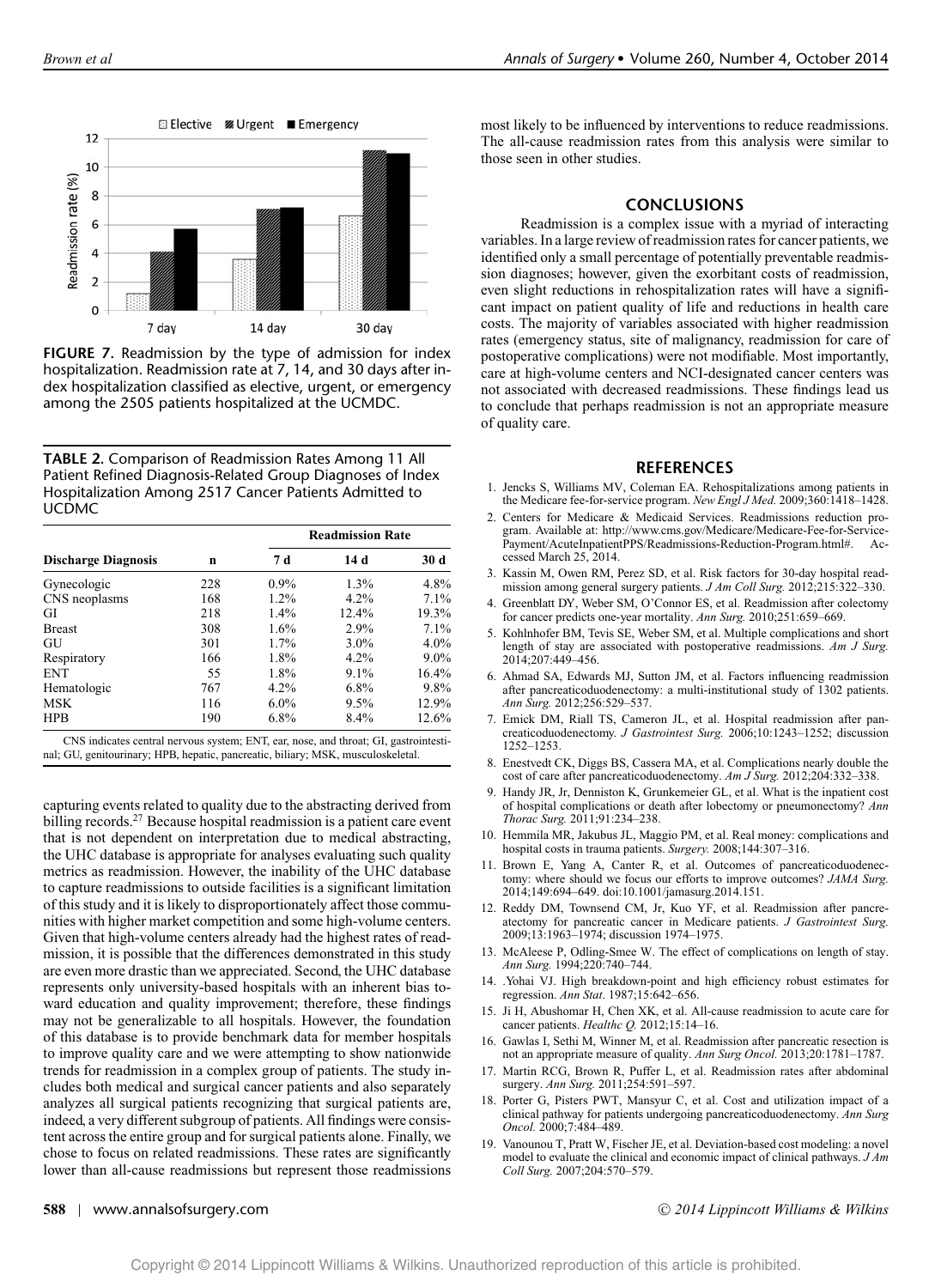- 20. Keller DS, Swendseid B, Khorgami Z, et al. Predicting the unpredictable: comparing readmitted versus non-readmitted colorectal surgery patients. *Am J Surg.* 2014;207:346–351.
- 21. Schneider EB, Hyder O, Wolfgang CL, et al. Patient readmission and mortality after surgery for hepato-pancreato-biliary malignancies. *J Am Coll Surg.* 2012;215:607–615.
- 22. Brown RE, Qadan M, Martin RC, II, et al. The evolving importance of readmission data to the practicing surgeon. *J Am Coll Surg.* 2010;211:558– 560.
- 23. Hyder O, Dodson RM, Nathan H, et al. Influence of patient, physician, and hospital factors on 30-day readmission following pancreatoduodenectomy in the United States. *JAMA Surg.* 2013;148:1095–1102.
- 24. Kent T, Sachs TE, Callery MP, et al. Readmission after major pancreatic resection: a necessary evil? *J Am Coll Surg.* 2011;213:515–523.
- 25. Dibrito S, Makary MA. Forecasting hospital readmission after surgery: data and the hard-to-measure role of culture [published online ahead of print March 5, 2014]. *JAMA Surg.* doi:10.1001/jamasurg.2014.10.
- 26. Hechenbleikner EM, Makary MA, Samarov DV, et al. Hospital readmission by method of data collection. *J Am Coll Surg.* 2013;216:1150–1158.
- 27. Lawson EH, Louie R, Zingmond DS, et al. A comparison of clinical registry versus administrative claims data for reporting of 30-day surgical complications. *Ann Surg.* 2012;256:973–981.

# **DISCUSSANTS**

#### **S. Weber (Madison, WI):**

I congratulate the authors on a well-presented study and very nicely written manuscript on this very large series of more than 2.5 million cancer patients, more than 40% of which were surgical.

My largest concern is the underrepresentation of the scale of the problem and its impact on the conclusions in Jencks' original *The New England Journal of Medicine* article in 2009. The overall readmission rate for Medicare patients was 21% for medical patients and 15% in the surgical group. Although the UHC database represents a different patient group, as it includes data from academic centers and their affiliated hospitals that therefore includes younger patients, your readmission rates, at 6.5% and 4%, are markedly lower than those reported by Jencks and other groups. There may be a number of contributing reasons why this is the case, including the fact that UHC only captures readmissions to the index hospital. This has been shown to underrepresent readmissions in 25% to 50% of cases and occurs more frequently at comprehensive cancer centers, likely due to the distance patients travel to be cared for. Do you have other potential explanations for why the readmission rate is so low, especially in this high-risk population? Also, considering that this may have disproportionately affected high-volume centers, please comment on how this may impact your conclusions, particularly regarding the impact of hospital volume.

Other studies have shown contradictory results regarding the impact of hospital volume on the risk of readmission, with many studies showing that high-volume centers have decreased readmission rates. A recent publication from Tim Pawlik's group in the December 2013 issue of *JAMA Surgery* attempted to evaluate the source of variation in readmission using complex multivariate modeling and showed that variation in readmission was nearly entirely accounted for by patient-specific factors (95%) whereas hospital factors accounted for only 4% of the variability and surgeon volume only 1%, implying that patient comorbidity drives readmission more than hospital or surgeon volume. The finding that high-volume hospitals had higher readmission rates in this study may be due to the lack of control of case mix—the higher acuity patients with increased comorbidity are the very patients who are referred to high-volume hospitals. Please comment on this, and I would also encourage you to control for case mix in your model—adjusting for factors that others have found to impact readmission, including distance traveled, socioeconomic status, insurance, and comorbidity, to better understand the true impact of hospital volume on readmission.

Finally, I congratulate your group in adding to the growing body of literature that would suggest readmission is, at best, a poor metric of hospital quality. The work from Justin Dimick's group (*Ann Thorac Surg*. 2014;97:1214–1218) has shown that reliability of hospital readmission as a quality metric is poor—that much of the variation is due to statistical noise due to variations in case volume. The area where there is certainly more consensus regarding a path forward to enhance quality is the recognition that the transitions of care can be improved, and much work is now being done in this area. Is there anything we can conclude from your study regarding how to focus our efforts on improving the transitions of care for these complex patients, particularly those who were readmitted early?

#### **Response From R.J. Bold:**

To actually state something that is not in the disclosure, this is really not my research. This came about from Debbie Burgess, who is the QA nurse in our cancer center. The other hat I wear is the Associate Director for Clinical Operations. About a year and a half ago, she came to me and said this is on the horizon. Unless we tackle it proactively, we will really be behind the curve, because there's going to be a big financial impact coming our way. She really drove this, trying to benchmark us against the UHC, and that's why we chose the UHC. That does have some impact on our data analysis.

In terms of Dr Weber's first request—why is our readmission rate lower than has been reported in several other studies—I think there are a couple of factors that contribute to this. The first is that this is a university consortium, so we addressed readmissions only back to the index hospital. I think with care coordination in university settings, there are often readmissions at secondary hospitals that we are not capturing.

The second is that we looked at only what is termed "related readmissions." This is a term used by UHC in which, using all patient refined diagnosis-related groups, the secondary readmission is tagged as causally related to the first index. What this does is it excludes the 65-year-old man who has a low anterior resection and gets readmitted 29 days later for a kidney stone or for a gout flare in which the diagnosis does appear linked. We think that these are really the ones that are the burden of readmissions that we can potentially address.

We did exclude those related to planned readmissions, chemotherapy, or in our hospital and most hospital systems, transfer within the center or transfer to a rehabilitation facility, which are considered readmissions. We really didn't want to consider those as preventable, so those were excluded.

When we did look at the UHC database for all readmissions, the numbers are actually about what has been reported, somewhere around 20% for medical patients and about 15% for surgical. We were capturing about half of those as a point for intervention.

In terms of the question related to high-volume centers, we are in the process of doing the multivariate analysis controlling for comorbidities. We have that information for the adjusted index LOS. High-volume centers essentially look like the rest of everybody else. They do take care of sicker patients, but the UHC database allows us to control for them. So I think it's probably going to fall out. Still, the high-volume centers really don't do any better job, and readmission rates are dictated by the patient, patient diseases, and factors not related to the volume of the hospital.

Finally, in terms of what we can do to actually improve this, we really kind of came down and found out that this is really only going to be a small percentage of patients that we can intervene in. But we can use these patient-derived factors to identify those who are at a greatest risk for readmission and do a risk stratification intervention or patient-centered care. So patients with gastrointestinal complications going home after a low anterior resection don't need to be seen in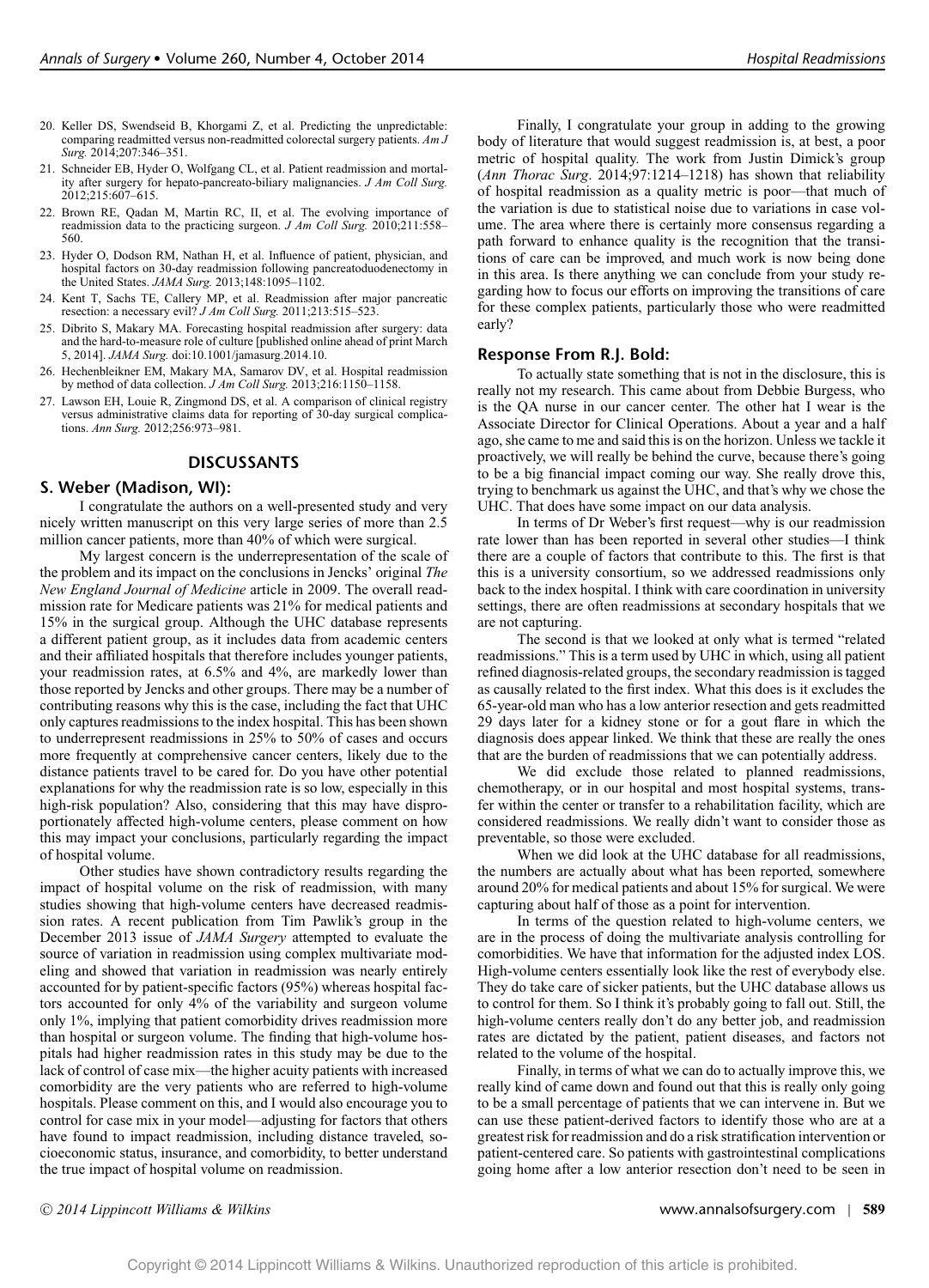7 days. Their organ space infection is going to happen at 10 or 14 days, so their postoperative visit can happen at that point. However, ENT patients are going to suffer dehydration and be readmitted within 7 days. They need to be seen sooner in perhaps places such as rapid access or infusion centers to address the complications that they are going to develop.

As an intern I was always told to see the patient back 7 days postoperatively. I think that that's the wrong approach. We can get to patient-centered care in the transition from inpatient to outpatient setting.

# **DISCUSSANTS**

# **M. Moon (St. Louis, MO):**

Just last month, our group published our readmission rate after cardiac surgery at 14%. The major indications for readmission were congestive heart failure and, like your study, infection. Also, as in your study, we too found that early discharge was not associated with readmissions. In fact, we found the exact opposite; patients who had a prolonged hospital stay had a higher readmission rate.

But interestingly, the most important factor that we found that predicted readmission was the failure of the patient to see a physician in the early postoperative period, which is in contradistinction to your findings. We considered visits to the patient's primary care physician, cardiologist, or surgeon. Failing to have a follow-up visit was associated with a 6-fold increase in the risk of readmission.

Since we discovered that, we are beginning to develop a program of early appointments, within 2 weeks, to see a physician and hope that this may impact things, because they can medically modify their regimens and maybe perform some simple wound care or start oral antibiotics if necessary.

Based on your findings and your suggestion that some of these reasons for readmission are preventable, such as nausea, vomiting, dehydration, and pain, do you have any recommendations of how we should follow up with these patients? Do you feel we are facing this problem with overkill by seeing our patients back in the office? Should we set them up with a nurse practitioner or, as some people have suggested, with a phone call?

# **Response From R.J. Bold:**

When we said "contact," that was either a telephone call or a clinic visit. It was about equally split. I think what people are doing are using things such as telemedicine or other ways to reach patients. But sometimes there is no good surrogate for actually seeing a patient physically and then placing a phone call with some kind of assessment. Maybe, the patient really doesn't know that he or she is heading into trouble. But you are absolutely right that we may be overkilling the situation, because it's a small fraction of patients who are seeing their physician early.

I think we can probably get to some things in terms of really centered evaluation for patients who are at risk so that those patients who are predicted from cardiac surgery to be in congestive failure have perhaps a 3-day visit. But, on the contrary, if those patients don't have risk factors for that kind of event happening postoperatively that would necessitate a readmission, they don't need to be seen. I really think that getting to a tailored approach, eliminating unnecessary use of resources that broadly cover people at a low risk is really where we are going to end up going.

# **DISCUSSANTS**

# **D. Fry (Chicago, IL):**

I have nothing to declare, on this subject anyway. I would rise to contest the conclusion that readmission is a poor indicator of quality of care. We just reported last month in the *American Journal of* *Surgery* a study of 2 million elective surgical cases among Medicare beneficiaries across 21 different groups of surgical operations. And what was not reported in that particular article was the risk-adjusted rates of readmission among the specific hospitals.

The top decile to the bottom decile has about a 5-SD difference. You can't tell me that this is due to random events when we look at hospital performance. There are hospitals that are doing this well; there are hospitals that are doing it not so well.

Our data clearly indicated that risk-adjusted LOS not only predicted readmissions at 90 days but also predicted postdischarge death. And postdischarge death in elective surgical cases in Medicare exceeds the deaths in the hospital for all operative groups. A little bit of a sobering observation.

So my questions are: we have used 90 days, because 90-day readmission rates still don't plateau out consistent with age-adjusted patients in the Medicare population. They are still being readmitted at a more rapid rate than would be anticipated for that age-adjusted population. I would like to raise the question to you and to the group in general as to whether the time point of 90 days for postdischarge readmission becomes a more appropriate measure.

I'm also interested in the issue of how you adjusted for noninstitutional readmission to your study group, because that is a big deal. That's why we have used the Medicare data, because we capture all of them. One third of readmissions go to hospitals other than the hospital where their index operations were performed.

My final question is a methodological one. When you do risk adjustment of populations with continuous variables across multiple hospitals, you have to put hospital dummy variables into the equation. If you don't, bad-performing hospitals end up distorting the intercept of the analysis and everything regresses back to the mean. Because you had some 230 hospitals in this analysis, I would ask whether you put hospital variables in the regression. A highly technical question for the American Surgical but it's a very relevant one relative to interpreting the data.

# **Response From R.J. Bold:**

I think you are correct in stating that the 30-day time point may inaccurately reflect the impact that we as surgeons have on the care of our patients and that there is a tremendous amount of care provided beyond that time point, both in terms of morbidity and mortality, that we have really underestimated and is certainly a point for assessment in the future.

We chose 30 days as a traditional time point. We actually were looking much more closely in terms of the early events as something that could be a point for intervention, and perhaps the lowhanging fruit, because, as the interns sit there, look in the emergency department, and shake their head, it's like another bounce-back. I think that that concept is where we are really hoping to intervene, because maybe those are the patients where we are going to have the greatest impact.

You are absolutely correct. We did not have any information related to noninstitutional readmissions. Reports are that this happens between 30% and 50%, depending on the market environment and geography. We are looking at that in our next study.

In terms of using covariates within hospitals to account for that, we do have quite a bit of information about hospital-specific characteristics and patient-specific characteristics. We are now in the process of actually extending the analysis to integrate a lot more of those in terms of the multiple variables that do impact the readmission.

As you noted, there is a huge amount of variability in readmission rates, multiple standard deviations away from each other. But what we are really trying to get to the point is understanding what affects that variability. What we have discovered is that it's not really due to adjusted hospital volume, nor to provider volume, but it is due